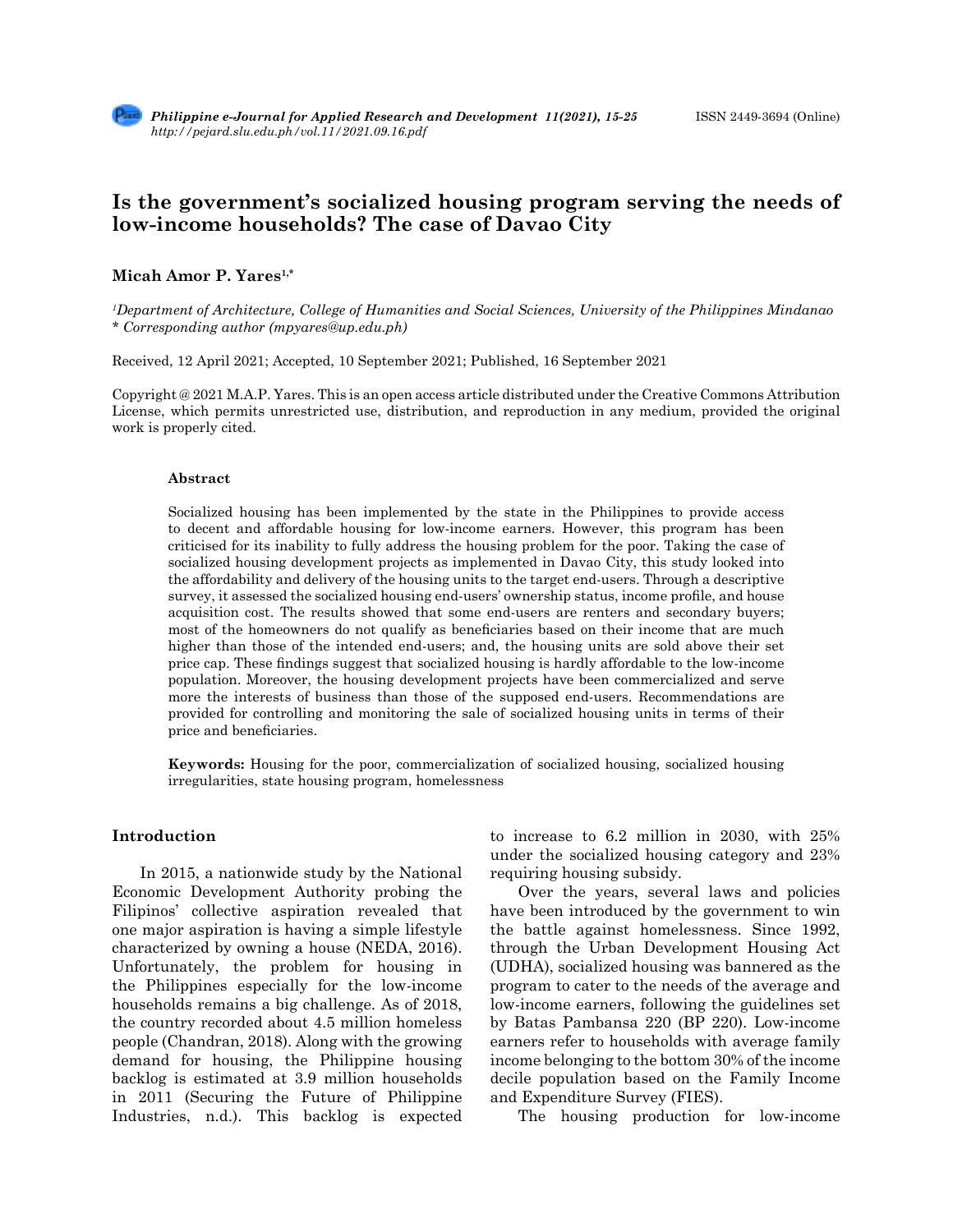families has been the primary mandate of the National Housing Authority (NHA). However, due to the NHA's limited capacity, the private housing sector was eventually tapped to address the growing housing backlog. Starting in 2004, the prevailing mode of socialized housing production shifted to a developer-constructed approach that relies more on private contractors for shelter production, with the NHA functioning only as a regulatory body and mortgage provider (Ballesteros, 2005). This arrangement allowed private contractors to be accredited by NHA after an evaluation of their work performance and financial capacity. While the policy was well-intended, this has paved the way for private developers to take up the main responsibility in the housing production. Moreover, it was noted that this approach has barely addressed the housing backlog (Arcilla 2018, Ballesteros, 2009). Despite the privatization of the socialized housing construction, the estimated socialized housing backlog is more than 660,000 in 2011 ("Securing the Future of Philippine Industries", n.d.).

One of the issues with privatization is the ever-escalating price ceilings for socialized housing. From 1982 up to 2018, there had been six price increases in the socialized housing selling cap. The ceiling price adjustment is often initiated by the Organization of Socialized Housing Developers of the Philippines, justifying the need to increase in order to catch up with the production requirements based on the government's data on Construction Materials Wholesale Price Index or CMWPI (HUDCC Approves Price Ceiling, 2013). In accordance to Republic Act 8763 (or the Home Guarantee Act of 2000, s.9), the HUDCC, along with the NEDA and the Department of Finance, jointly review and recommend the respective ceiling cost of socialized housing and other housing segments.

In recent years, observers have noted that socialized housing development projects are attuned more towards the interests of private developers rather than those of the poor who are the intended beneficiaries (Aloria 2018, Arcilla 2018). This, therefore, raises the question whether socialized housing is still able to meet its purpose of providing housing at affordable prices to the lowest income households. To help answer this question, this study aims to look into the affordability of the socialized housing units as well as their actual delivery to the targeted end-users as provided by law. Focusing on the socialized housing developments in Davao City as a specific case, the study will first check on the occupants of the socialized housing units to determine if these are owners or renters. Second, it will assess the income of the housing unit owners to find out if they belong to the low-income earners. Lastly, it will compare the purchase price of the units with the prescribed socialized housing price cap to verify if these match and whether the price cap is within reach by the low-income households. The findings of the study should provide empirical data with which to assess if socialized housing developments are still serving their purpose and if not, to recommend possible measures to address the problems therein.

# **Methodology**

## *The study area*

The study was conducted in Davao City, a highly urbanized city in the southern part of the Philippines. It is the capital of Davao Region and likewise the center of development in Mindanao (Know Davao City, n.d.). As of 2015, the city is home to 1.6 million people (Philippine Statistics Authority, 2018) and continues to welcome migrants from the neighboring towns. As a result, housing developments have mushroomed in the city over the past years, initiated by both home-grown developers and national housing brands. As host to a number of socialized housing development projects, the city is an ideal site for this study.

## *Research method and Instrument*

The study employed a descriptive survey using a pen-and-paper questionnaire that gathered both quantitative and qualitative information. The data presented and analysed in this paper was part of a larger study on the socialized housing residential satisfaction survey that was conducted during weekends starting from February 2 to March 3, 2019. The survey questionnaire has two sections. The first collected the respondents' socio-demographic data (name,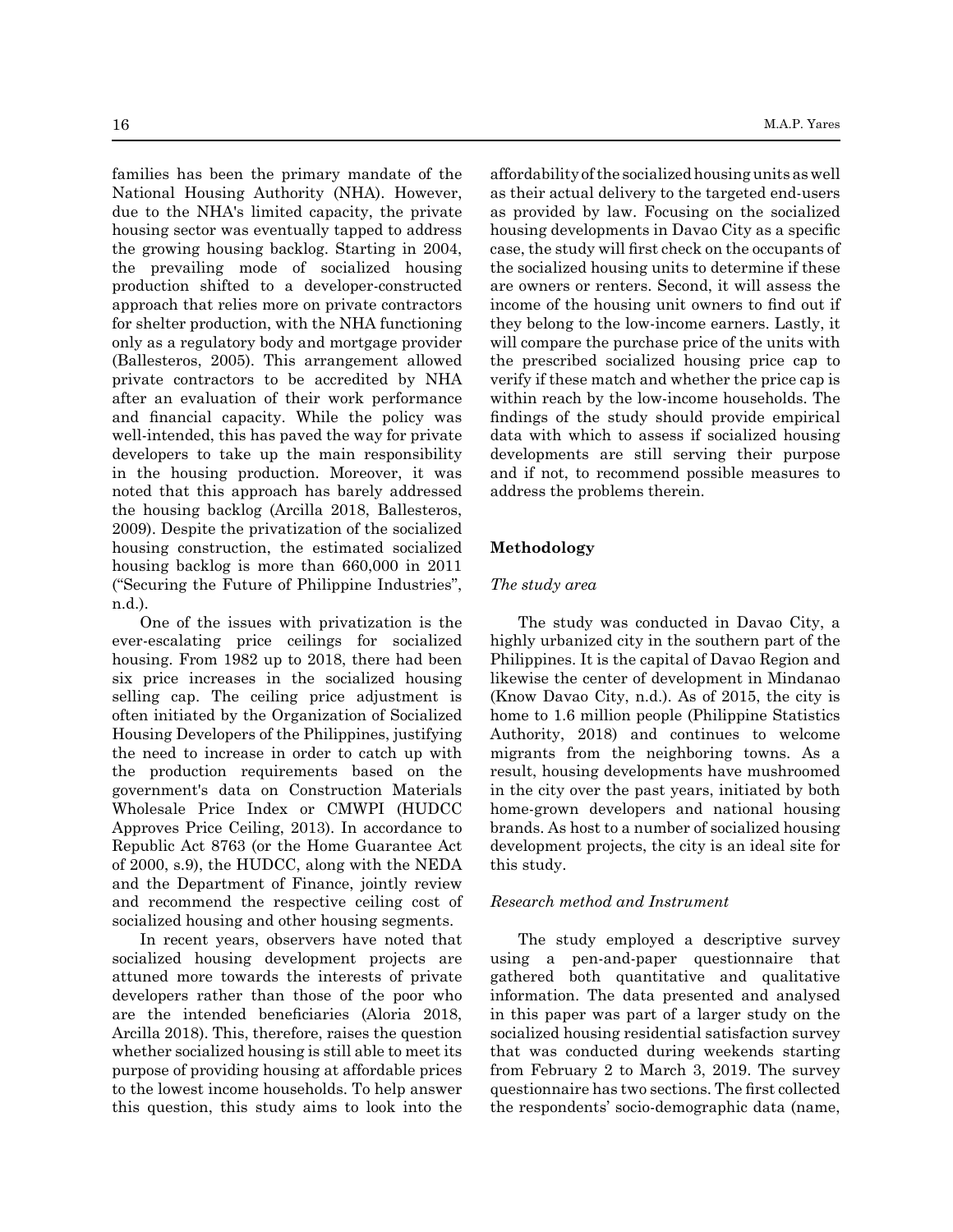sex assigned at birth, educational status, family income, marital status, and type of employment) and their housing information (type of housing, type of end-user, method of housing payment, contract price and year of acquisition of the housing unit). The second section was a Likert scale on various socialized housing variables that the end-users rated according to their experience. For each variable that was rated as unsatisfactory, the respondents were asked to supply their open-ended comments, thus resulting in qualitative data. This paper dwells on the data obtained from the first section and the qualitative inputs from the second section.

#### *Survey respondents*

The socialized housing end-users in Davao City were the respondents in the study survey. From the HLURB master list of socialized housing projects, stratified random sampling was used to determine the number of respondents. There are 35 registered socialized housing projects (with house and lot component) that were issued License to Sell (LTS) in Davao City from the year 1993 to 2017. This generated a total of 9,929 socialized housing units. Using Yamane's formula, the sampling size was determined to be 385 respondents. The socialized housing projects were grouped based on price point and prevailing design standard as stipulated in BP 220. (See Annex B for the total number of socialized housings with house components produced in Davao City.)

Based on HLURB's list of LTS, there are only 55 House and Lot (H&L) units recorded from 1993-1994 so the projects covered within this period were excluded from the target respondents. There are no records of LTS registration in the period of 2000-2001 and 2005-2007. Moreover, although there are nine H&L projects with LTS issued between 2013 and 2017, it was found that only one (1) project was turned-over and occupied during the time, as most of the projects have an equity period lasting from 3-5 years, which means the houses were still being constructed. With the exclusions made, the survey was limited to 26 projects with four price points. Out of the total remaining house and lot units, a sample size of 385 respondents was prorated per price point. The number of projects surveyed was determined by its ratio with the total number of H&L projects. (See Annex C for the 10 socialized housing development projects and the respective samples taken from them.)

#### *Demographic profile of the respondents*

Three general types of socialized housing were covered by the study, the single-detached, duplex, and the rowhouse. Respondents living in single-detached housing comprise 50% of the total population while those living in the duplex and rowhouse types of housing compose the other half at 34% and 16%, respectively.

The majority of the survey respondents were women (60%) and 31-50 years old (54%). In terms of highest education attained, respondents with a college education had the most share (62%) of the survey group. The length of stay of the residents was well distributed across 1 to 20 years considering the different periods of housing construction.

#### *Data analysis*

Descriptive statistics was employed in analyzing the quantitative data. From the collected socio-demographic profile of the respondents, comparative analysis was performed to determine if the income of the existing socialized housing end-user and the selling price of the housing unit match the intended beneficiaries and price ceiling of the housing program, respectively. The qualitative data gathered from the survey supplied additional information that validated the quantitative figures or provided explanations for these.

#### **Results**

#### *Types of end-users*

The results show that there are two general types of end-users of the socialized housing units, the homeowners and the renters. Figure 1 below shows that almost eight out of ten (78%) of the respondents currently own the housing unit while two out of ten (18%) are renting. Three percent (3%) of the respondents have living arrangements with the original owner but are basically not renting and do not own the unit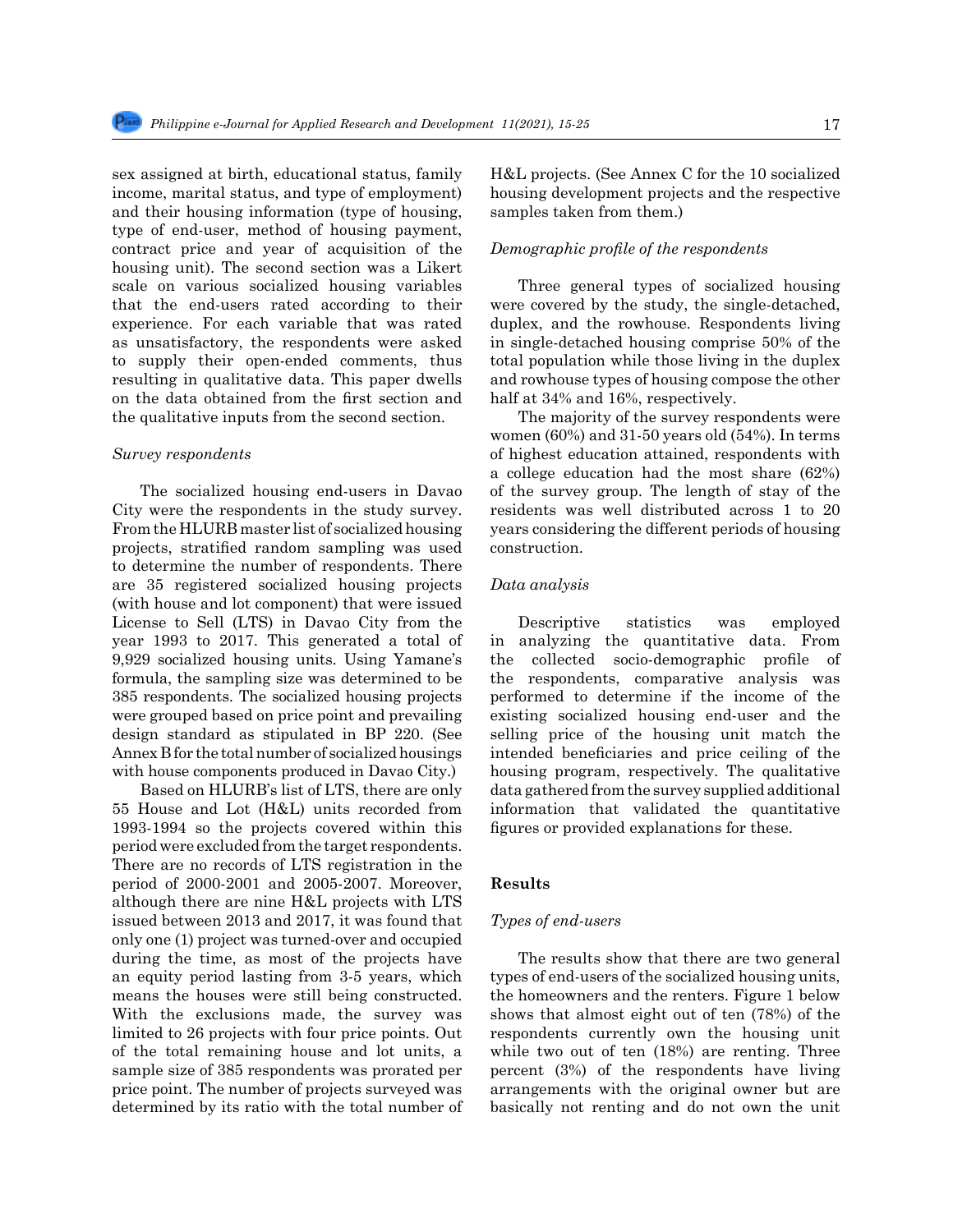

146 **Figure 1.** Type of End-user and Homeowners in the Socialized Housing Developments in Davao City **Figure 1.** Type of End-user and Homeowners in the Socialized Housing Developments in Davao City



158 **Figure 2.** Homeowner's Declared Family Income upon Home Acquisition **Figure 2.** Homeowner's Declared Family Income upon Home Acquisition

either. Moreover, out of every eight socialized are quite evenly distributed among the income enner. Moreover, out of every eight socialized are quite evenly distributed allong the income housing owners, six are original owners while two groups (Figure 2). The biggest number (22%)  $\frac{1}{2}$  acquired the property through an Assumption of had income ranging from Php 10,001-15,000, Rights (AOR).

In availing the socialized housing, HDMF Financing was the commonly used mode by the  $\Lambda$  number of homeowners (12%) did not provide homeowners (66%). The data also revealed that their income data. 20% of the homeowners acquired the housing The income data were grouped per price point  $\frac{1}{2}$  and the target socialized socialized continued in  $\frac{1}{2}$  is absented in  $\frac{1}{2}$  increased. unit through spot cash.

# *Income during the house purchase*

The homeowners'  $(n=301)$  income during the time of purchase of the socialized housing

are quite evenly distributed among the income groups (Figure 2). The biggest number (22%) had income ranging from Php 10,001- 15,000, Rights (AOR). The 162 of the 162 declared income compared to the income groups followed by those belonging to income groups In availing the socialized housing, HDMF with more than Php 30,000 per month (18%). A number of homeowners (12%) did not provide their income data.

The income data were grouped per price point as identified earlier. It is observed in Figure 2 and through spot cash. as the respondent of the respondents have that five out of ten (51%) of the respondents have Income during the house purchase income above Php 15,000 (approximating the 2018 PSA data which sets the 30% income decile at Php 14,000). Table 1 shows the homeowners' declared income compared to the income of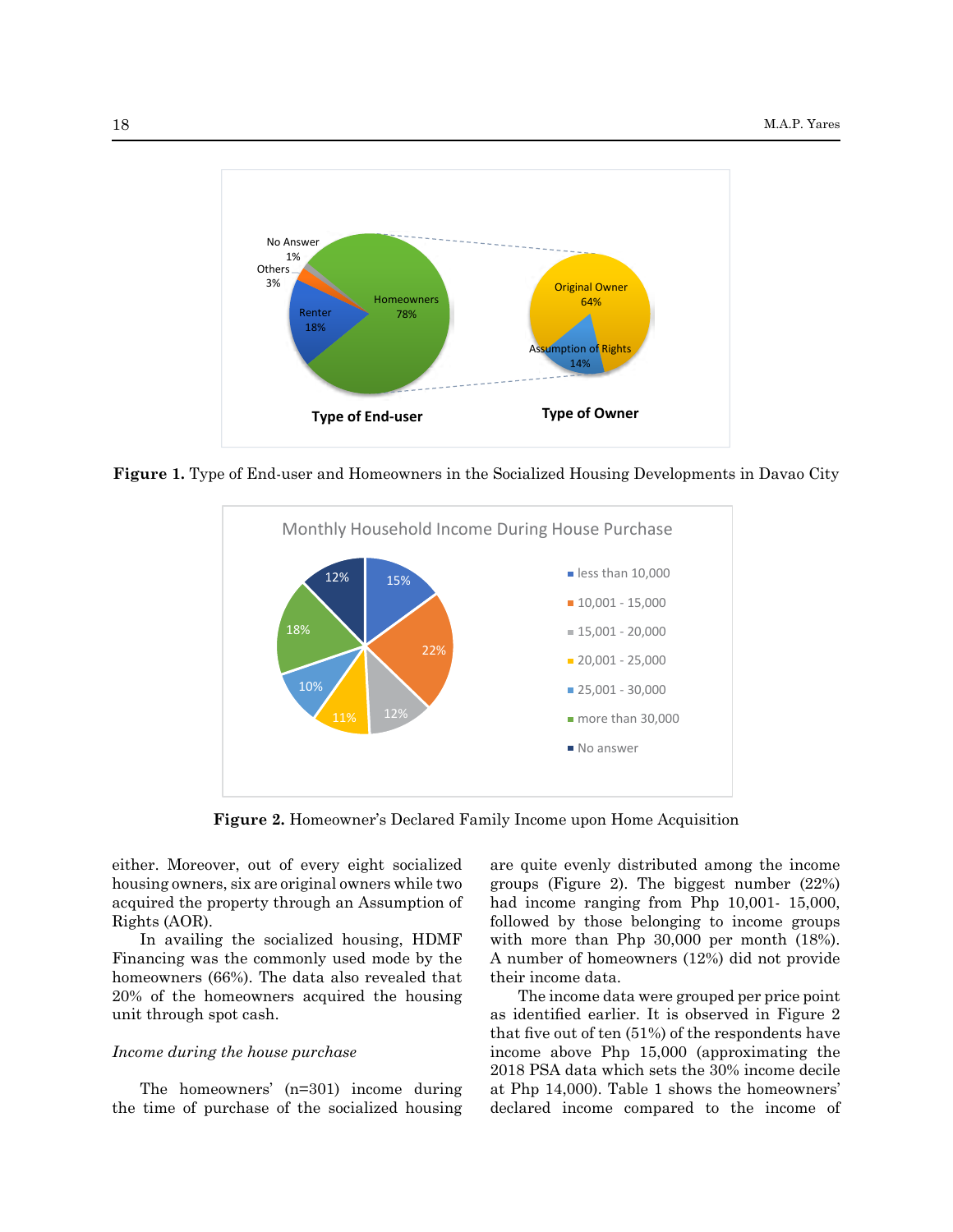| Declared Income vs. Year of                            |       |                | $n = 301$ |                |  |  |
|--------------------------------------------------------|-------|----------------|-----------|----------------|--|--|
| purchase                                               | 1999  | 2004           | 2012      | 2017           |  |  |
| less than P10,000                                      | 23    | 6              | 14        | $\overline{2}$ |  |  |
| P 10,001-P15,000                                       | 33    | 5              | 20        | 9              |  |  |
| $P$ 15,001 - $P$ 20,000                                | 19    | 3              | 13        | 1              |  |  |
| $P 20,001 - 25,000$                                    | 11    | 3              | 12        | 6              |  |  |
| P 25,001 - P 30,000                                    | 14    | $\overline{2}$ | 12        | $\overline{2}$ |  |  |
| more than $P$ 30,000                                   | 25    | 5              | 21        | 3              |  |  |
| No Answer                                              | 23    | $\overline{2}$ | 7         | $\overline{5}$ |  |  |
| Total                                                  | 148   | 26             | 99        | 28             |  |  |
|                                                        |       |                |           |                |  |  |
| PSA estimated monthly income at current price<br>(Php) |       |                |           |                |  |  |
|                                                        | 2000  | 2003           | 2012      | 2015           |  |  |
| 1st Income Decile                                      | 2,026 | 2,250          | 5,750     | 7,167          |  |  |
| 2nd Income Decile                                      | 3,265 | 3,583          | 7,667     | 9,500          |  |  |
| 3rd Income Decile                                      | 4,221 | 4,667          | 9,000     | 11,083         |  |  |

**Table 1.** Homeowner's Declared Income vs. PSA Estimated Income for the 30% Decile

the 30% income decile from the FIES of the respective year. Out of 148 homeowners who acquired a housing unit up to 1999, only 23 fits into the income qualification, while in the periods of up to 2004 and 2012, there are only six and 14 qualified buyers, respectively. There are also only 11 for the period of 2013 to 2017. The number of homeowners whose income is within the target socialized housing beneficiaries is highlighted, showing a total of only 54 out of 301 (18%) as valid low-income earners. In contrast, there are seven out of ten (70%) of the socialized housing homeowners who have income that is greater than those of the 30% income decile to whom the socialized housing units are intended for.

### *Selling price of the socialized housing unit*

Following the series of socialized housing ceiling price adjustments, the acquisition cost of the homeowners was evaluated if these matched the prescribed selling price of that period. As shown in in Table 2, there are 39 respondents who availed of the socialized housing units up to the year 1999 while 94 acquired theirs between the years 2013-2017. The number of respondents whose contract price is within the prevailing price ceiling during the time of purchase is highlighted in the table.

It can be noted that out of the 301 homeowners, there are only 78 (26%) who availed of the socialized housing unit within the prescribed price ceiling. This shows that majority of the respondents (53%, excluding those who did not provide their home acquisition cost) purchased their housing unit beyond the prescribed ceiling price. There are 54 respondents who failed to disclose their year of acquisition, nine of which acquired the housing unit within the latest P450,000 price ceiling considered.

# **Discussion**

This study looked into the affordability and delivery of socialized housing units to the low-income households as the target endusers. Specifically, it assessed the socialized housing end-users' status, income profile, and house acquisition cost. In terms of the status of owners, the results revealed that two out of ten respondents are currently renting the housing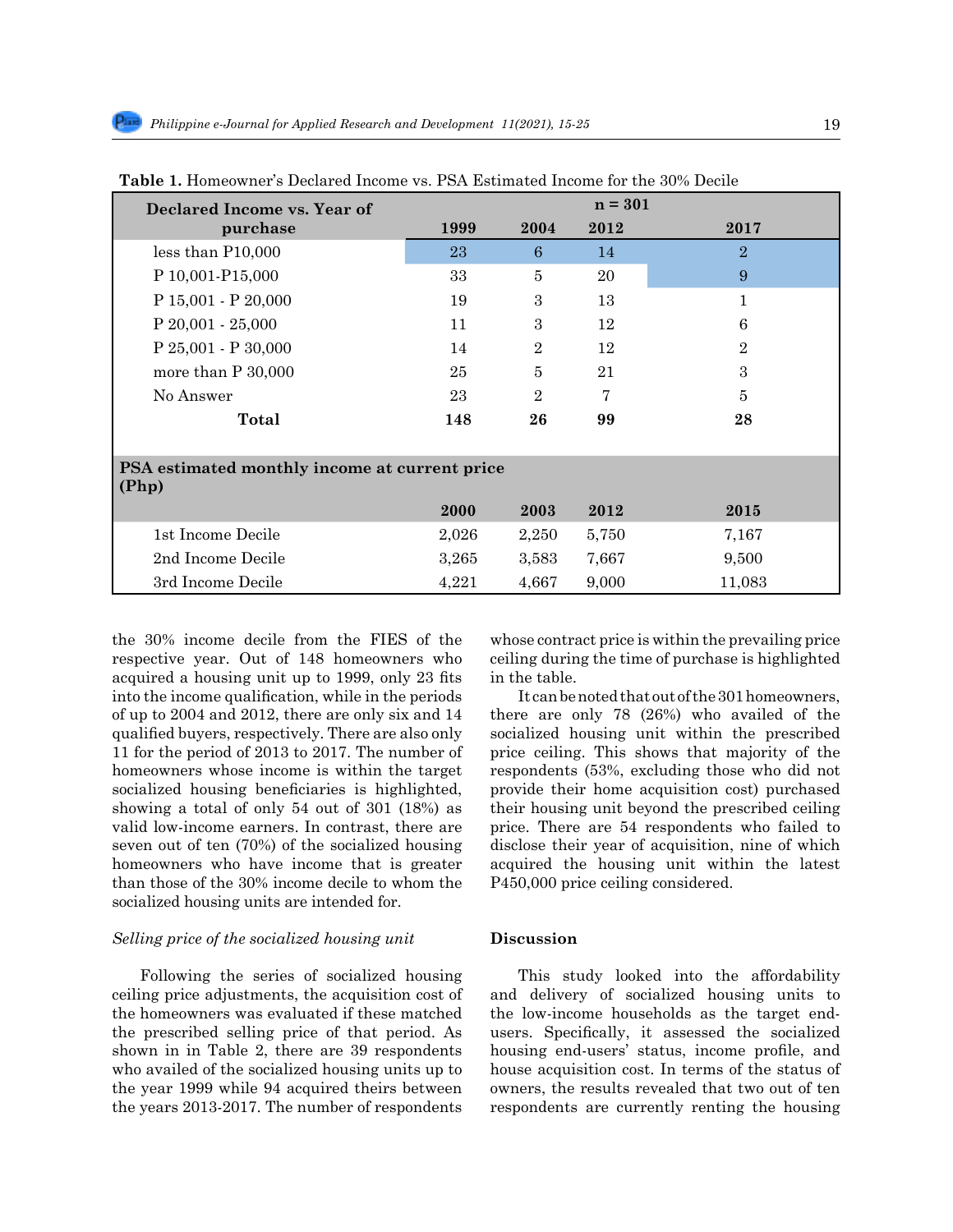| <b>Price Range</b>       | up to<br>1999     | 2000-<br>2004     | $2005 -$<br>2012 | 2013-<br>2017     | N <sub>o</sub><br>Year | Total              |
|--------------------------|-------------------|-------------------|------------------|-------------------|------------------------|--------------------|
| up to 150,000            | $\overline{4}$    | $\Omega$          | $\Omega$         | $\Omega$          |                        | 5                  |
| 150,001-225,000          | 4                 | 11                | 8                | $\overline{2}$    | 3                      | 28                 |
| 225,001-400,000          | 14                | 9                 | 21               | 21                | 3                      | 68                 |
| 400,001-450,000          | $\Omega$          | $\boldsymbol{0}$  | $\overline{2}$   | 11                | $\overline{2}$         | 15                 |
| 450,001-500,000          | $\overline{2}$    | 1                 | $\overline{2}$   | 8                 | $\overline{2}$         | 15                 |
| 500,001-1,000,000        | 11                | 9                 | 22               | 35                | 6                      | 83                 |
| 1,000,001-1,500,000      | $\Omega$          | $\Omega$          | 7                | 5                 | 1                      | 13                 |
| 1,500,001-2,000,000      | $\Omega$          | 1                 | $\overline{4}$   | 1                 | 1                      | 7                  |
| more than 2,000,000      | 0                 | 1                 | $\overline{2}$   | $\Omega$          | $\Omega$               | 3                  |
| No answer                | 4                 | 7                 | 7                | 11                | 35                     | 64                 |
| Total                    | 39                | 39                | 75               | 94                | 54                     | 301                |
|                          |                   |                   |                  |                   |                        |                    |
| Units sold within the    | 4                 | 11                | 29               | 34                |                        | 78                 |
| prescribed price ceiling | $($ out of 39 $)$ | $($ out of 39 $)$ | (out of $75$ )   | $($ out of 94 $)$ |                        | $($ out of 301 $)$ |
| Percentage               | 10%               | 28%               | 39%              | 36%               |                        | 26%                |

**Table 2.** Selling Price of Socialized Housing vs. Price Point

unit. Moreover, 3% have internal arrangements with the original owner to stay in the units (but not as renters). That socialized housing units are being rented out or allowed for use by other parties other than the homeowners themselves is anomalous, as the housing units are intended precisely to provide housing for the end-users who are supposed to be in need of housing but who now turn out not actually the ones using the units. Just recently, NHA general manager Marcelino Escalada Jr. admitted that the housing program has been abused by some beneficiaries who pay only Php 250.00 – Php 500.00 a month for their units and in turn rent these out for as much as Php 4,000.00 (NHA, 2021).

Another observation is that there are owners (two out of eight) who have acquired their units through an arrangement called Assumption of Rights (AOR). An AOR is a common practice in the real estate market wherein a mortgagee sells his/her right to the housing unit to a secondary buyer who assumes the rights to the housing unit and continues paying the monthly amortization to the home financing institution. There could be two possibilities behind this. First, the original owner is not able to sustain the house payments, thus leading him/her to give up and sell the rights to others. Second, the original owner is actually an investor who is into the business of buying and selling houses.

This AOR practice benefits both the original owner and the one who assumes the right. On one end, the original owner will not forfeit the payments made as s/he gets refunded by the secondary buyer for the sum spent in the housing acquisition. In most cases, the original owner also puts monetary value to all improvements made and current property valuation. On the other end, the secondary buyer will get to continue paying a lower monthly amortization as compared to the current (and more expensive) housing amortization. While this may be beneficial for both the original owner and the secondary buyer, this constitutes an irregularity in the delivery of socialized housing. Moreover, this practice is prone to abuse especially by those who are in the business of buying and selling real estate properties. As private developers are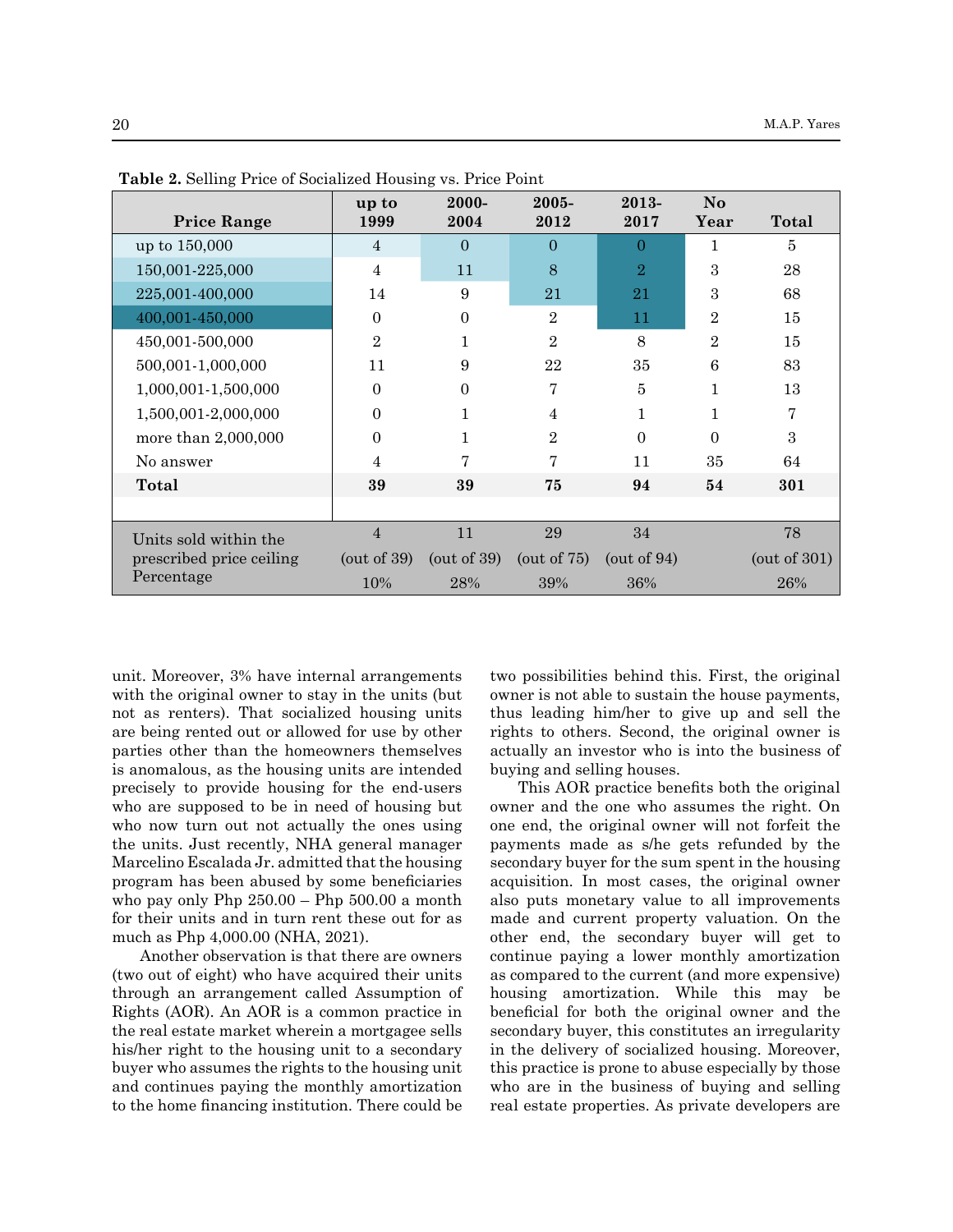only interested in selling their socialized housing units, and without regulation by government authorities, priority can be given to financially capable buyers who will acquire the property for purposes of commerce. Take note that there is also no law preventing private investors from purchasing multiple units, especially if these are availed on a cash basis and directly paid to the developer.

Another finding is that majority of the owners of the socialized housing units do not belong to the intended income bracket as provided by law. The inquiry on the owner's income has revealed that seven out of ten homeowners are not really qualified as beneficiaries, as they have income that are above those of the prescribed socialized housing target end-users. In other words, the majority of homeowners were financially-able buyers who took the chance to avail of the relatively low-priced socialized housing units. This pictures a practical mindset of settling for value for money because purchasing the same residential unit in a high-end subdivision is much more expensive. That many of the homeowners are really well-off is further evidenced by the fact that two out of ten homeowners also availed their housing unit through spot cash. Moreover, as shown from the end-users' responses to the openended questions, there were also homeowners who have more than one housing unit (one household even has four units), while one has purchased an extra lot beside their unit for car parking space. Again, these point out to irregularities that mar the implementation of socialized housing in the area.

In terms of affordability, the study results show that the present socialized housing price cap is not affordable to the target income segment. Using HDMF financing which offers the lowest interest (3%) and the longest payment period (30 years), the socialized housing unit costing Php480,000 has an estimated monthly amortization of Php 2,023.70. However, this amount is way higher than what the low-income families can afford. Based on the 2015 Family Income and Expenditure Survey (FIES) by the Philippine Statistics Authority (PSA), for the estimated family income of Php20,583, the residents in the Davao region within the bottom 30% income decile can only allocate around Php 1,585 (7.7%) of their monthly income for housing (PSA, 2017). This shows that the low-income earners can barely afford to acquire and sustain the socialized housing units. If so, this could be the reason why only 18%, or two out of ten, of the homeowners belong to the low-income earners. This could also be a reason why some homeowners eventually resorted to selling their rights to the housing units through the AOR practice.

That only a few of the target beneficiaries are able to avail of the socialized housing units could be well explained by their sheer unaffordability. Yet this is compounded further by other considerations, as qualitative data from the survey show. Aside from the direct monthly amortization, some developers charge an extra sum of money as processing fee to cover for the transfer of titles and other documentary requirements of the housing units. This amounts to 6-10% of the total housing cost, which is an additional burden to the target beneficiaries.

In terms of acquisition costs, only about three out of ten homeowners acquired their housing units within the specified price ceiling. This shows that majority of the original house owners availed the housing unit beyond the prescribed house selling price. If so, this means the socialized housing developments units were being sold way above their set price cap. In fact, it is also gleaned from the qualitative responses that some developers are conscious of this reality, and for which reason they prepare dual contracts where one complies with the prescribed ceiling price while the other covers the excess amount of the contract price. This simply indicates that the current socialized housing program has failed to control and monitor the price cap of the housing units.

On one hand, the overpriced socialized housing unit may well explain the earlier data as to why only two out of ten respondents belong to the target beneficiaries of socialized housing. Clearly, the price ceiling is beyond the low-income earners' reach. On the other hand, the fact that the socialized housing units were sold above their specified price cap only provides further support to the earlier mentioned finding that many of the homeowners are really economically well-off rather than poor.

To improve on the current scenario, it is recommended to limit the sale of socialized housing units to target income beneficiaries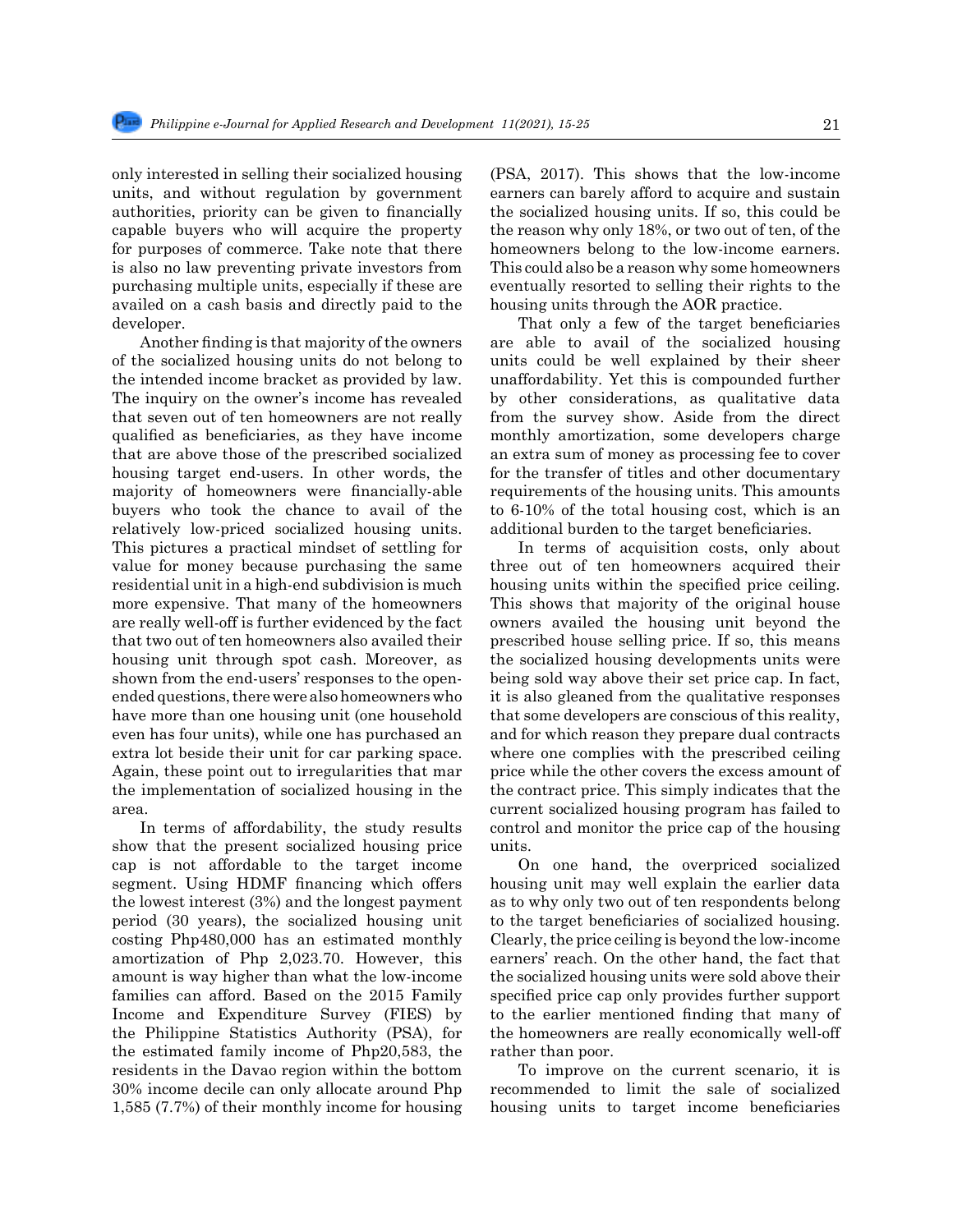by strictly assessing the income profile of the buyers. Moreover, there should be a policy restricting the sale of multiple socialized housing units to a single buyer to prevent the use of socialized housing units as a business venture for those who can afford. It is also recommended that strict monitoring be done on the socialized housing price ceiling, as this is prone to abuse by the developers. At the same time, the prescribed selling price of the socialized housing units should be re-evaluated to seriously take into consideration the capacity of the 30% bottom income decile to pay the required monthly amortization. And if only to make amortizations affordable to this population, the government could also explore alternative means of home provision similar to the BLISS approach in the 1980s (EO 517, 1979). Although this does not allow for homeownership, it can be a means towards providing decent and affordable housing for the low-income households.

## **Conclusion**

The socialized housing program as implemented in Davao City has fallen short of its goals to serve the needs of the low-income populations. In practice, there is less regard on meeting the intentions of the socialized housing projects, and more on the saleability of the units as business commodity by the housing developers. This is seen in the irregularities uncovered in this study, like the sale of units to non-qualified beneficiaries, the sale of more than one unit to a single beneficiary, and the overpriced units that were beyond the reach of the intended-end users. For these reasons, there are more owners of the socialized housing units who are financially capable, suggesting that the housing development projects have catered more to those who can afford. Thus, the findings of this study support the earlier observations made that socialized housing has been commercialized, serving more the interests of business rather than those of the intended beneficiaries.

#### **References**

- Aloria, M. J. (2018, June 3). Low Cost Housing for the Rich. *Business World*. https://www. bworldonline.com/low-cost-housing-for-therich/
- Arcilla, C. A. C. (2018). Producing Empty Socialized Housing: Privatizing Gains, Socializing Costs, and Dispossessing the Filipino Poor. *Social Transformations: Journal of the Global South*, *6*(1): 77-105/
- Ballesteros, M. M. (2005). *Rethinking institutional reforms in the Philippine housing sector*. Philippine Institute for Development Studies Perspective Paper 11.
- Ballesteros, M. M. (2009). *Housing policy for the poor: Revisiting UDHA and CISFA.* Philippine Institute for Development Studies Policy Notes 4.
- *Batas Pambansa 220* (1982) (Phil). https://www. lawphil.net/statutes/bataspam/bp1982/ bp\_220\_1982.html
- Chandran, R. (2018, March 28). *Manila's homeless set to move into more empty homes if official handover delayed*. Reuters. https:// www.reuters.com/article/us-philippineslandrights-lawmaking/manilas-homelessset-to-move-into-more-empty-homes-ifofficial-handover-*delayed-idUSKBN1H41L7*
- Executive Order No. 517, s. 1979. (1979, January 9). Adopting the Bagong Lipunan Sites and Services Program as a Development Strategy. Official Gazette. https://www. officialgazette.gov.ph/1979/01/09/executiveorder-no-517-s-1979/
- *HUDCC Approves Adjustment of Socialized Housing Price Ceiling*. (2013, November 28). Zipmatch. [https://www.zipmatch.com/](https://www.zipmatch.com/blog/hudcc-approves-new-socialized-housing-price-ceiling/) [blog/hudcc-approves-new-socialized-housing](https://www.zipmatch.com/blog/hudcc-approves-new-socialized-housing-price-ceiling/)[price-ceiling/](https://www.zipmatch.com/blog/hudcc-approves-new-socialized-housing-price-ceiling/)
- *Know Davao City.* (n.d.)*.* City Government of Davao. [https://www.govserv.org/PH/Davao-](https://www.govserv.org/PH/Davao-City/328845310500331/City-Government-of-Davao)[City/328845310500331/City-Government-of-](https://www.govserv.org/PH/Davao-City/328845310500331/City-Government-of-Davao)[Davao](https://www.govserv.org/PH/Davao-City/328845310500331/City-Government-of-Davao)
- National Economic and Development Authority. (2016). *Ambisyon Natin 2040*. https://2040. neda.gov.ph/about-ambisyon-natin-2040/
- NHA warns gov't housing beneficiaries against renting out their units. (2021, June 16). Inquirer.Net. https://newsinfo.inquirer.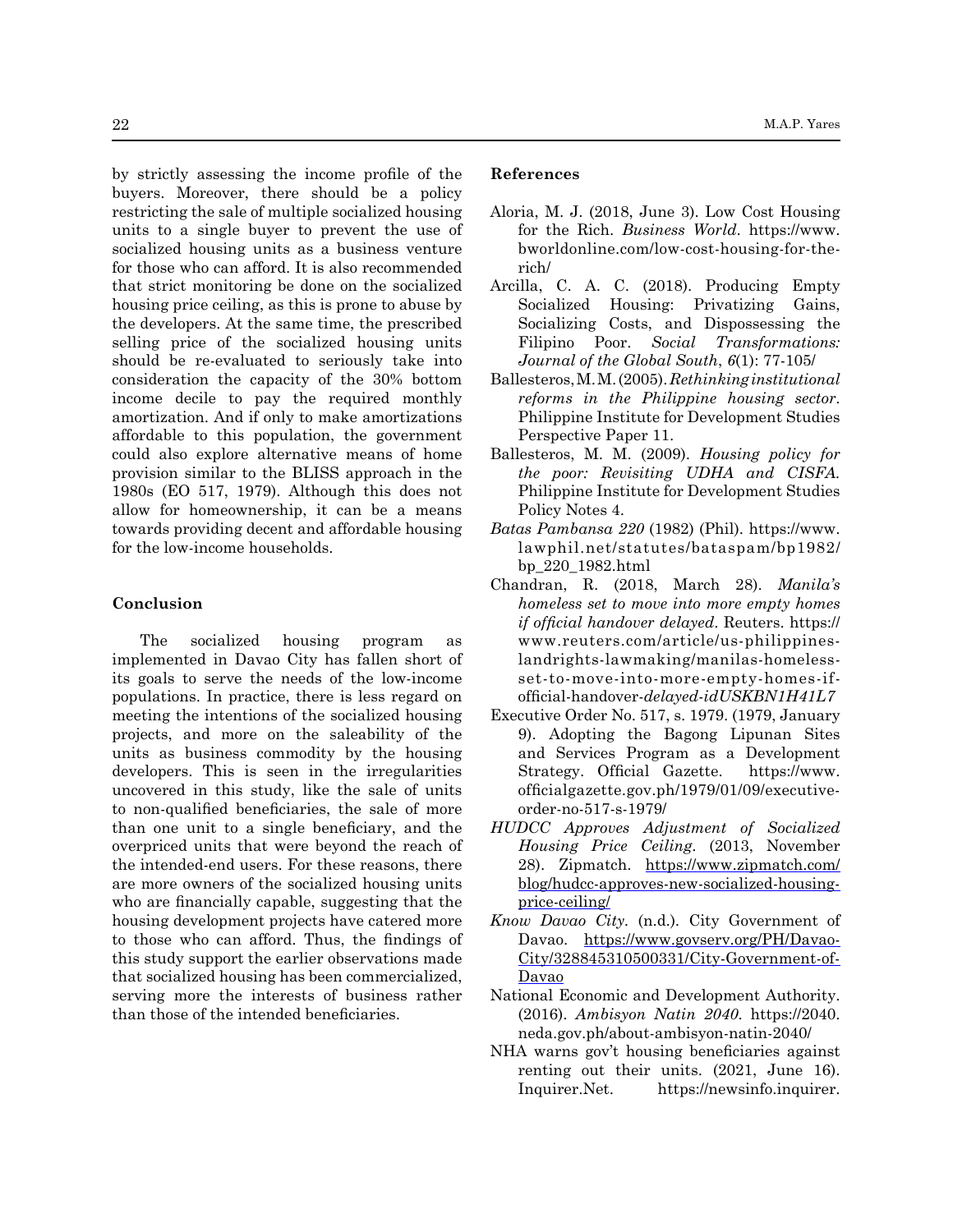net/1447215/nha-warns-govt-housingbeneficiaries-against-renting-out-their-units

- Philippine Statistics Authority (2017). 2015 Family Income and Expenditure Survey. https://psa.gov.ph/sites/default/files/ FIES%202015%20Final%20Report.pdf.
- Philippine Statistics Authority. Region XI Davao Region. (2018, July 17). POPULATION OF DAVAO CITY (Based on the results of 2015 Census of Population). http://rsso11.psa. gov.ph/article/population-davao-city-basedresults-2015-census-population
- *Republic Act No. 7279, Urban Development and Housing Act* (1992), s.15 (Phil). [https://www.](https://www.officialgazette.gov.ph/1992/03/24/republic-act-no-7279/) [officialgazette.gov.ph/1992/03/24/republic](https://www.officialgazette.gov.ph/1992/03/24/republic-act-no-7279/)[act-no-7279/](https://www.officialgazette.gov.ph/1992/03/24/republic-act-no-7279/)
- *Republic Act No. 8763. Home Guarantee Act (2000),* s.9 (Phil). http://www.hgc.gov.ph/ abouthgc.html?framepage=hgcact2000. html#:~:text=%2D%20This%20Act%20 shall%20be%20known,at%20affordable%20 cost%20decent%20housing*.*
- *Securing the Future of Philippine Industries*. (n.d.). industry.gov.ph. http://industry.gov.ph/ industry/housing/#:%7E:text=01,About%20 Housing,6.5%20million%20households%20 by%202030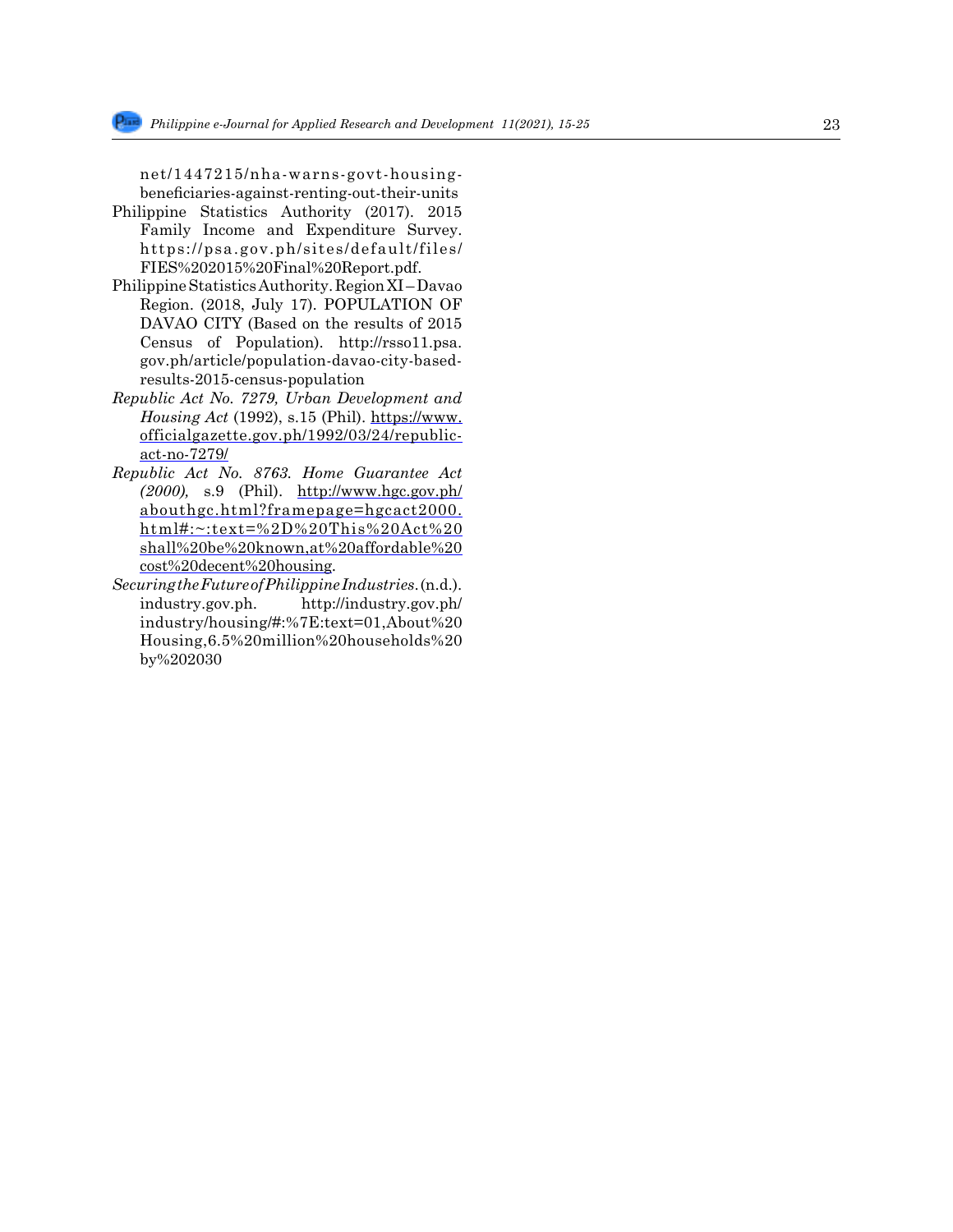# Annex A.

|                                   | <b>End-User Survey Respondents</b> |            |                                        |
|-----------------------------------|------------------------------------|------------|----------------------------------------|
| Socio-demographic characteristics | Frequency $(n=385)$                | Percentage | Socio-demographic characteristics re   |
| Gender                            |                                    |            | <b>Type of End User</b>                |
| Male                              | 128                                | 33%        | Owner                                  |
| Female                            | 232                                | 60%        | Renter                                 |
| No Answer                         | 25                                 | 6%         | Others                                 |
|                                   |                                    |            | No Answer                              |
| <b>Highest Education Attained</b> |                                    |            |                                        |
| Elementary                        | 9                                  | 2%         |                                        |
| High School                       | 73                                 | 19%        | <b>Family Size</b>                     |
| College                           | 239                                | 62%        | 2-5 persons                            |
| Post Graduate                     | 15                                 | 4%         | 6-9 persons                            |
| No Answer                         | 49                                 | 13%        | 10-11 persons                          |
|                                   |                                    |            | Persons per bedroom                    |
| Age of respondents                |                                    |            |                                        |
| less than 20                      | 11                                 | 3%         |                                        |
| 20-30                             | 74                                 | 19%        | <b>Length of Residency</b>             |
| $31 - 40$                         | 123                                | 32%        | less than 1 year                       |
| $41 - 50$                         | 85                                 | 22%        | 1-2 years                              |
| 51-60                             | 36                                 | 9%         | 3-5 years                              |
| over 60                           | 31                                 | 8%         | $6-10$ years                           |
| No answer                         | 25                                 | 6%         | $11-15$ years                          |
|                                   |                                    |            | $16-20$ years                          |
| <b>Employment Sector</b>          |                                    |            | more than 20 years                     |
| Private                           | 137                                | 36%        | No answer                              |
| Government                        | 68                                 | 18%        |                                        |
| Self-employed                     | 91                                 | 24%        |                                        |
| Others                            | 65                                 | 17%        | <b>Monthly Household Income During</b> |
| No Answer                         | 24                                 | 6%         | less than $10,000$                     |
|                                   |                                    |            | $10,001 - 15,000$                      |
| <b>Marital Status</b>             |                                    |            | $15,001 - 20,000$                      |
| Married                           | 189                                | 49%        | $20,001 - 25,000$                      |
| Widowed                           | 22                                 | 6%         | 25,001 - 30,000                        |
| Separated                         | 8                                  | 2%         | more than 30,000                       |
| Single                            | 83                                 | 22%        | No answer                              |
| No Answer                         | 83                                 | 22%        |                                        |
| <b>Current Housing</b>            |                                    |            | Owner's Mode of Payment (n=301)        |
| Single-Detached                   | 145                                | 38%        | Spot Cash                              |
| Single-Attached                   | 43                                 | 11%        | HDMF/Pag-ibig Financing                |
| Duplex                            | 126                                | 33%        | <b>Bank Financing</b>                  |
| Row-house                         | 53                                 | 14%        | Others                                 |
| Others                            | 18                                 | 5%         | No Answer                              |
|                                   |                                    |            |                                        |

| <b>End-User Survey Respondents</b> |                     |            |                                                              | <b>End-User Survey Respondents</b> |            |
|------------------------------------|---------------------|------------|--------------------------------------------------------------|------------------------------------|------------|
| Socio-demographic characteristics  | Frequency $(n=385)$ | Percentage | Socio-demographic characteristics requency (n=385)           |                                    | Percentage |
| Gender                             |                     |            | <b>Type of End User</b>                                      |                                    |            |
| Male                               | 128                 | 33%        | Owner                                                        | 301                                | 78%        |
| Female                             | 232                 | 60%        | Renter                                                       | 69                                 | 18%        |
| No Answer                          | 25                  | 6%         | Others                                                       | 10                                 | 3%         |
|                                    |                     |            | No Answer                                                    | 5                                  | $1\%$      |
| <b>Highest Education Attained</b>  |                     |            |                                                              |                                    |            |
| Elementary                         | 9                   | 2%         |                                                              |                                    |            |
| High School                        | 73                  | 19%        | <b>Family Size</b>                                           |                                    |            |
| College                            | 239                 | 62%        | 2-5 persons                                                  | 268                                | 70%        |
| Post Graduate                      | 15                  | 4%         | 6-9 persons                                                  | 69                                 | 18%        |
| No Answer                          | 49                  | 13%        | 10-11 persons                                                | 3                                  | $1\%$      |
|                                    |                     |            | Persons per bedroom                                          | 2.3                                | $1\%$      |
| Age of respondents                 |                     |            |                                                              |                                    |            |
| less than 20                       | 11                  | 3%         |                                                              |                                    |            |
| $20 - 30$                          | 74                  | 19%        | <b>Length of Residency</b>                                   |                                    |            |
| $31 - 40$                          | 123                 | 32%        | less than 1 year                                             | 36                                 | 9%         |
| $41 - 50$                          | 85                  | 22%        | 1-2 years                                                    | 47                                 | 12%        |
| 51-60                              | 36                  | 9%         | 3-5 years                                                    | 57                                 | 15%        |
| over 60                            | 31                  | 8%         | $6-10$ years                                                 | 60                                 | 16%        |
| No answer                          | 25                  | 6%         | $11-15$ years                                                | 43                                 | 11%        |
|                                    |                     |            | $16-20$ years                                                | 48                                 | 12%        |
| <b>Employment Sector</b>           |                     |            | more than 20 years                                           | 19                                 | 5%         |
| Private                            | 137                 | 36%        | No answer                                                    | 75                                 | 19%        |
| Government                         | 68                  | 18%        |                                                              |                                    |            |
| Self-employed                      | 91                  | 24%        |                                                              |                                    |            |
| Others                             | 65                  | 17%        | Monthly Household Income During House Purchase in Php (n=301 |                                    |            |
| No Answer                          | 24                  | 6%         | less than 10,000                                             | 45                                 | 15%        |
|                                    |                     |            | $10,001 - 15,000$                                            | 67                                 | 22%        |
| <b>Marital Status</b>              |                     |            | 15,001 - 20,000                                              | 36                                 | 12%        |
| Married                            | 189                 | 49%        | $20,001 - 25,000$                                            | 32                                 | 11%        |
| Widowed                            | 22                  | 6%         | 25,001 - 30,000                                              | 30                                 | 10%        |
| Separated                          | $\,$ 8 $\,$         | 2%         | more than 30,000                                             | 54                                 | 18%        |
| Single                             | 83                  | 22%        | No answer                                                    | 37                                 | 12%        |
| No Answer                          | 83                  | 22%        |                                                              |                                    |            |
| <b>Current Housing</b>             |                     |            | Owner's Mode of Payment (n=301)                              |                                    |            |
| Single-Detached                    | 145                 | 38%        | Spot Cash                                                    | 59                                 | 20%        |
| Single-Attached                    | 43                  | 11%        | HDMF/Pag-ibig Financing                                      | 200                                | 66%        |
| Duplex                             | 126                 | 33%        | <b>Bank Financing</b>                                        | 14                                 | 5%         |
| Row-house                          | 53                  | 14%        | Others                                                       | 12                                 | 4%         |
| Others                             | 18                  | 5%         | No Answer                                                    | 16                                 | 5%         |